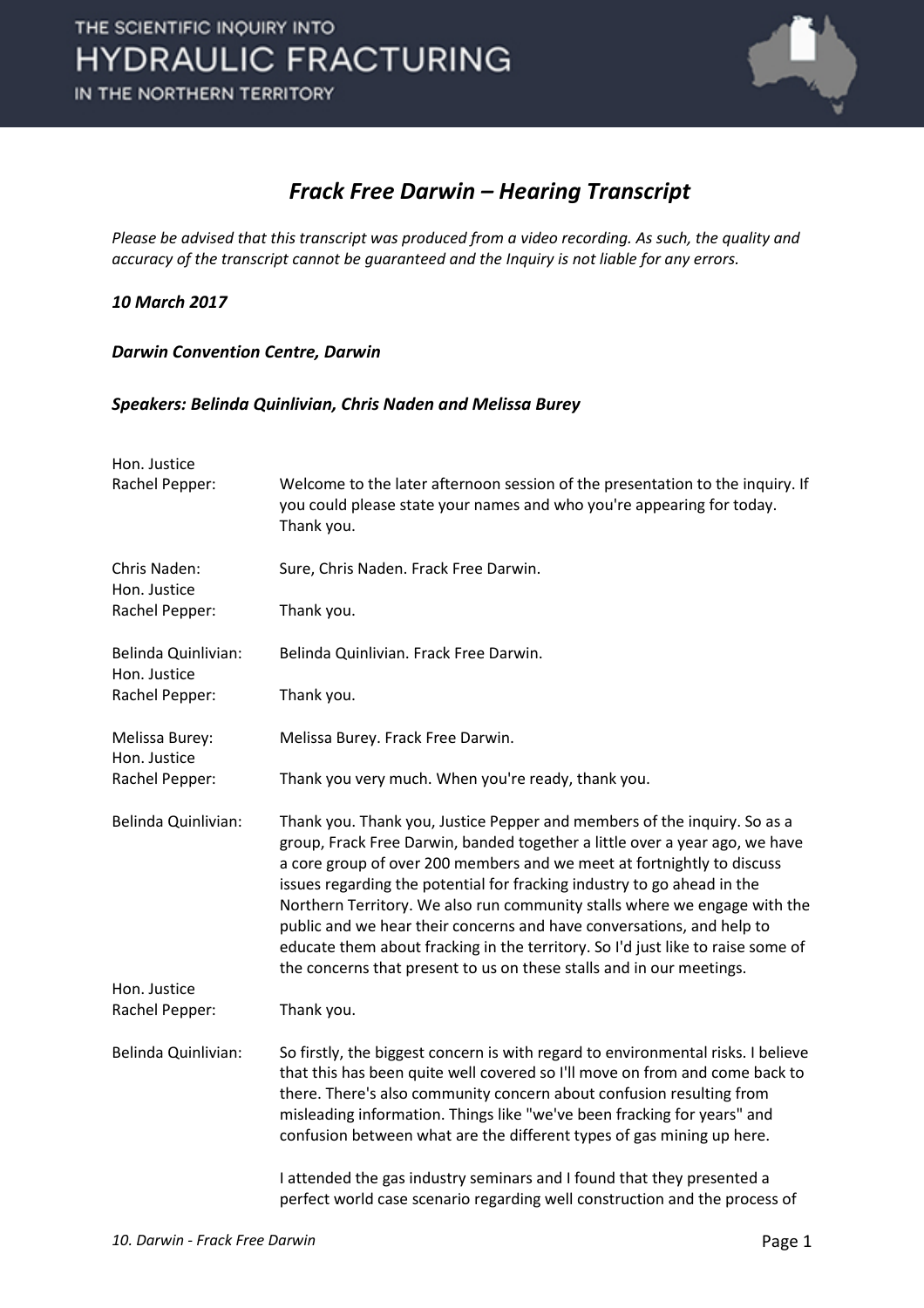

fracking. I've also found there's also other evidence to suggest that well integrity failure is a very real and expected, and as wells age, the probability of well integrity failure goes up. There's also historical evidence in the NT and Australia wide to suggest that as problems arise in gas mining companies, the probability of them disappearing also goes up. Which leads back to environmental risks and although there are risks involved with the construction and production phase of the gas industry, the real concern is the long-term environmental impacts with regards to 50, 100 years down the track, what's happening to these wells.

I'd like to just refer to the background and issues paper now, that you gloriously put together. On page 15, the risk themes here, and this came up yesterday in the community consultation which I was a part of, and I think that went very well, thank you. In this table there are nine risk headings there, risk themes. Underneath those, there are 66 boxes identifying risks and other issues, some of which obviously overlap. I've read through all these risks and issues, and it became apparent to me that of all of these risks, only one and a third of these risks apply to the gas industry themselves. The rest of the risks are held by the public. So the one and a third risks that I found refer to the gas industry is under the theme of regulatory framework, the value of compliance and enforcement. There are three sentences there. The last one stating that there maybe a risk that the cost of complying with the regulatory framework is too high for the industry and the industry becomes uneconomic.

The other one under the heading of complexity, there maybe a risk that the regulatory framework is needlessly complex. This could refer to by the gas industry and the community. So I think it's fair to say that when weighing up the risk analysis and the benefits of this industry, that there is an alarming gap between those who hold the risks and those who stand to benefit from the gains of this industry happening in the NT.

Also on page 9 of this background and issues paper, given that the environmental risks are one of the main community concerns, in particular water contamination. It says here twice on this page that BTEX additives are banned in the NT, which is great but then there is historical evidence in the NT to suggest that bans aren't necessarily enforced. If you had any stage, take a trip out to the hospital at Darwin, there's a smoking ban. I was there last week, and saw that there's people sitting under the banned smoking sign, smoking away. So if we're unable to enforce a ban in the city of Darwin, such a simple small area, then how is that going to take effect on the grand scale that we're looking at in the NT.

Also with regards to ... Actually I'll hand it over to one of my co-speakers, only got a short time.

Melissa Burey: I'd like to speak about a couple of things. Firstly, just on the issue of social licence in our capacity as people within Frack Free Darwin who are concerned with providing information to the public and encouraging the public to educate themselves by reading widely, reading scientific reports,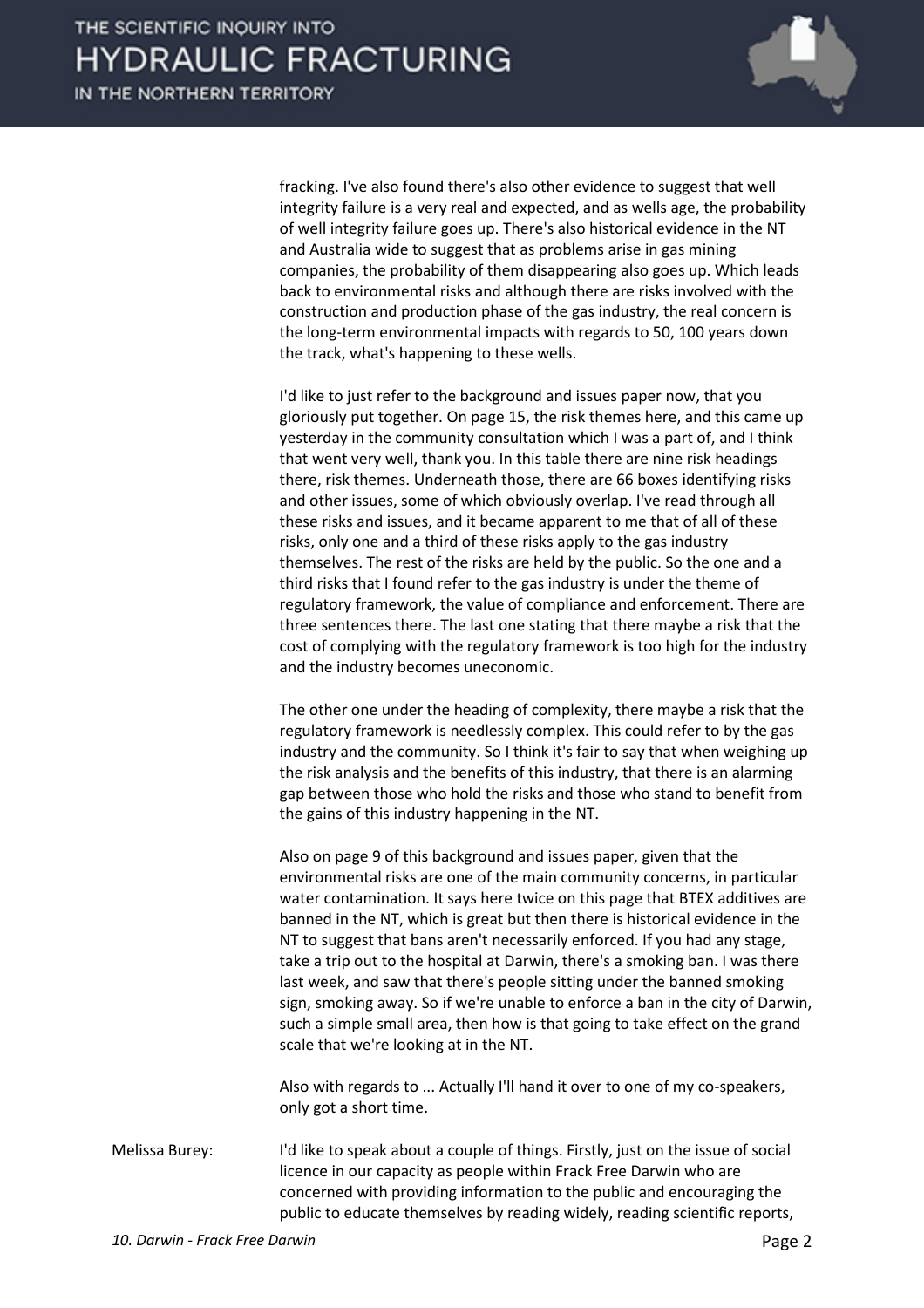

and educating themselves through reputable sources rather than listening to us or the gas companies but to actually reading widely and coming up with their own conclusions based on good information. We have, as Belinda mentioned, spent some time at anti-fracking stalls, doing just that. I just wanted to make reference to a claim that was made by one of the presenters this week in Katherine that there are many people who are profracking and are too frightened to speak up for various reasons. I just wanted to point out that there are many residents that I have come across who work for government, here in Darwin, who are opposed to fracking but are afraid to speak up because they're afraid of retribution from their employer.

At a recent rally in the city, I had two government employees, that I was aware of their position, on my list of supporters to ring. Both of them expressed the desire to attend but were concerned about being seen to be openly opposing something that the government was promoting. One even questioned if she was allowed to do so in her lunch break as a public employee. So there is that concern in the community.

Also, several members of the public who work in the gas industry said they were unable to put a sticker on their car or hang a sign on their gate because they worked in the industry, but expressed their strong support for the ban on fracking and were prepared to sign a petition to that effect because it was a quiet way of expressing their opposition to fracking.

Another person that I met at one of our stalls was a young man visiting from Queensland who actually worked on frack wells. He was employed by a gas company and was directly involved in the drilling. He approached our stall and told us about his involvement in the fracking industry and said he was unable to sign the petition because he didn't feel comfortable doing so, but strongly supported us in what we're doing because in his words he said, "this shit is bad."

So if you look at the number of residents within Darwin who are working within the mining industry and the 40% or so who are working within government within the Northern Territory, that represents potentially a great number of people who maybe opposed to fracking in the Northern Territory, but hesitant to make that view known.

I'd like to talk also about one of the many concerns that I have about shale gas hydraulic fracturing, and that is the use of chemicals in the fracturing process, and the lack of transparency on the part of the gas companies. There seems to be considerable disparity between the components of frack fluid talked about by the gas companies when they make their presentations to the public, including at the information sessions in Darwin and Katherine last year, one of which I attended, and in their presentations to the panel today and on previous occasions. Compared to those chemicals listed as common frack fluid additives in peer-reviewed research.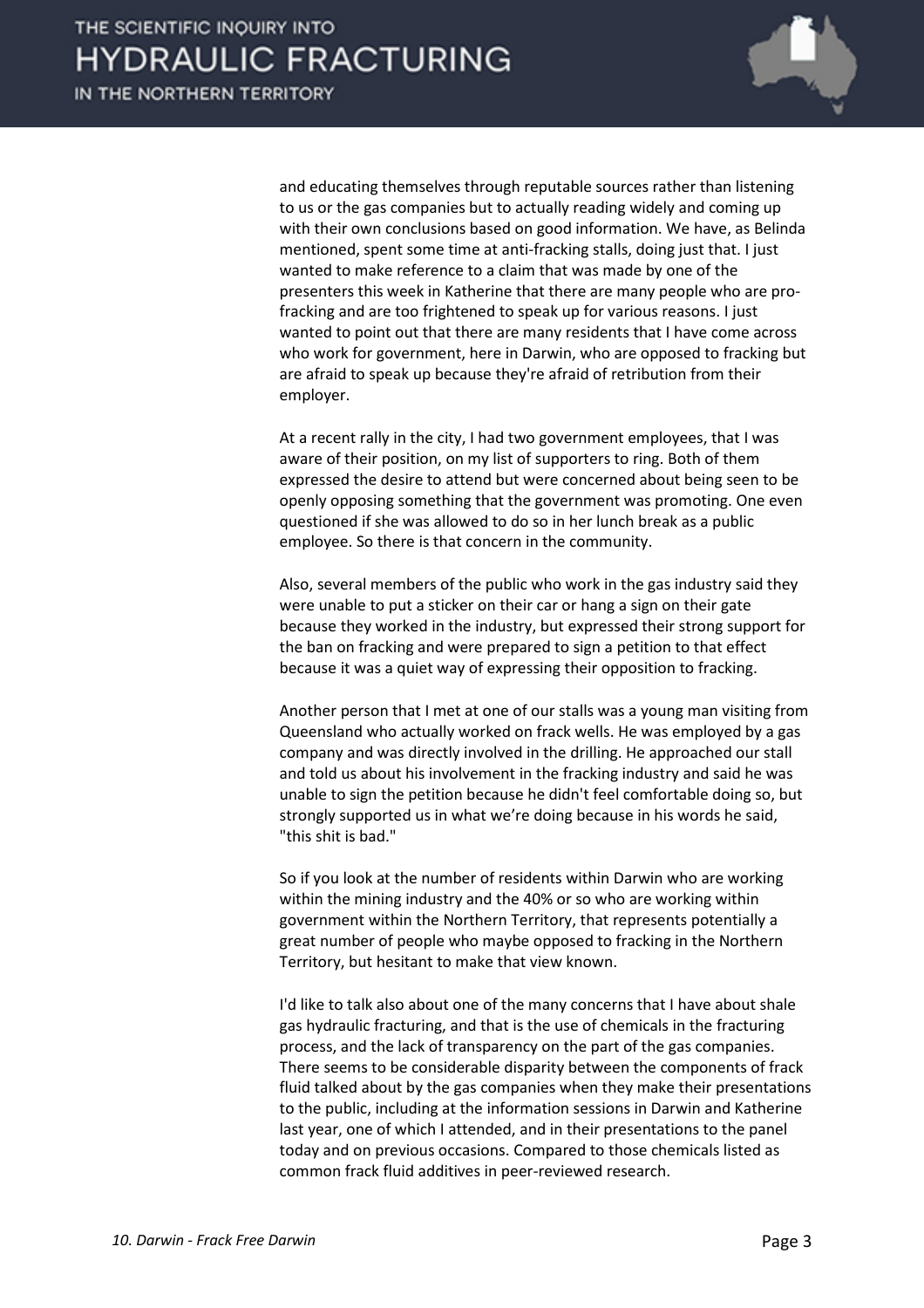

To echo what Belinda said earlier, there seems to be a perfect world scenario presented to the public. This presentation of half-truths and glossing over issues which could potentially cause concern to the public, is in my opinion a real issue that goes to transparency and full disclosure by the gas companies to the public, who have a vested interest in whether this goes ahead in the Northern Territory.

I'd like to, if you would permit me, to have a look at a report that I have here put together by three scientist and engineers called "Environmental Public Health Dimensions of Shale and Tight Gas Development." This is an American report but it has far reaching implications for us here as we are also contemplating shale gas extraction here in the Territory. It says shale gas development uses fracturing fluid that contain organic and inorganic chemicals known to be health damaging. Fracturing fluids can move through the environment and come into contact with humans in a number of ways including surface leaks, spills, releases from holding tanks, poor well construction, leaks and accidents during transportation of fluids, flow back and produce water to and from the well pad, and run of during blowouts, storms, and flooding events. Further, the mixing of these compounds under conditions of high pressure may synergistically create additional potentially toxic compounds. Compounds found in these mixtures may pose risks to the environment and to public health through numerous environmental pathways including water, air, and soil.

It goes on to say that because of the limited information that is available, as I've talked about, about the chemicals used in frack fluids. Researchers have sought to acquire more information on the chemical makeup of fracturing fluids through other means. In this instance, the Colborn et al., used material safety data sheets. And doing so, identified 353 of 632 chemicals contained in 944 products used for natural gas operations in Colorado. They found that at certain concentrations or doses, more than 75% of the chemicals they identified are known to negatively impact the skin, eyes, and other sensory organs. As well as the respiratory system, the gastrointestinal system, and the liver. They also found that 52% of the chemicals have the potential to negatively affect the nervous system. And 37% are candidate EDC's or Endocrine Disruptive Chemicals. I'm sure you all know what they are. Yes.

So this study by Kassotis et al., that was also referred to indicated that EDC's are a potential health concern in natural gas operations and made the suggestion that chemicals used in the process should be disclosed, and should be screened for EDC activity.

So while these serve BTEX chemicals is banned in Northern Territory as discussed a moment ago, we need the gas companies to be transparent about the chemicals that they are intending to use. What are the names of those chemicals? What are their effects? How are they going to keep us safe from them? Then, what are the gas companies going to do with the thousands of tonnes of frack fluid waste containing those chemicals, as well as radioactive material.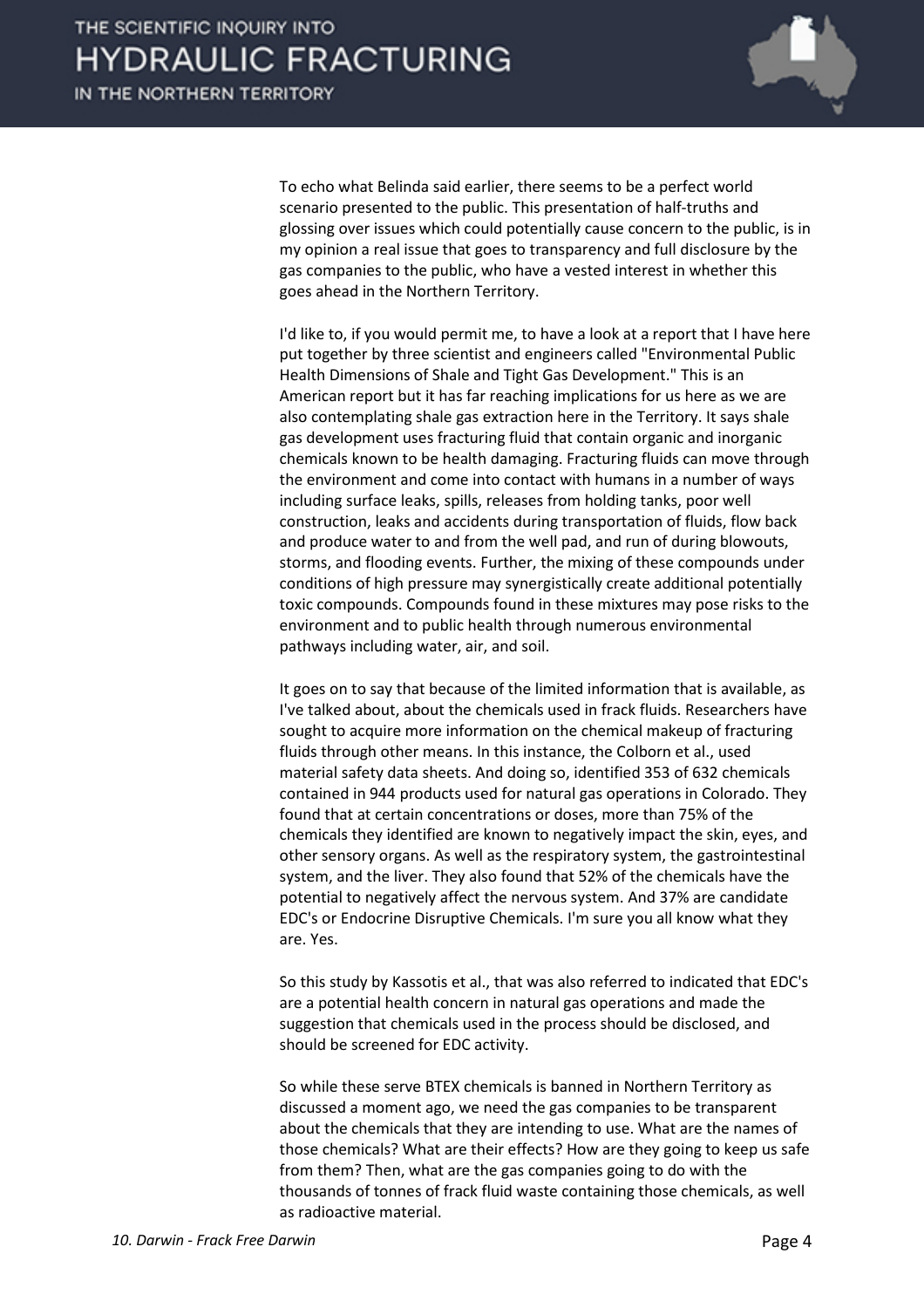

There is talk of re-injection of the frack fluid into all the aquifers here in the Territory. Who oversees that? Who makes sure that that is done correctly and safely? What regulations are in place to ensure it is done correctly and safely? What happens when mistakes are made? Like accidentally re injecting into a clean aquifer as happened in California where fracking waste chemicals were being disposed of into drinking water. How do we ensure that that never happens here and if it does happen, what is our recourse? How can we fix it? Can that water be rehabilitated? I think it's fair to say that it's widely accepted to say that once water, once contaminated with frack fluid cannot be rehabilitated.

And then of course, there's the issue of earthquakes caused by re injecting these fluids into empty aquifers. Through wide reading of scientific reports and reports put forward by bodies such as CSIRO or other reputable bodies. It seems to me that there are just too many unknowns in this industry. There are too many risks that have not been sufficiently looked at or dealt with. The gas companies seem to be in no hurry to adequately answer the questions that are being posed of them in their responsibility. I question why? I question why we are not being given the full story about what this process involves, and what safety measures are being put in place to ensure that the risks are very real. Don't be a fruit as I have elsewhere. Thank you.

Chris Naden: I've got a very hard act to follow that. So I wanna touch a bit about with both ladies talked about with the paper we're seeing at the stall. We've been doing that for about a year as expressed. And also about, I've got a tourism business so I actually get to meet lots of people on board my boat. Quite a few thousand people a year. A lot of those happen to be the Grey Nomads who travel up through Santa, through Queensland, through outback New South Wales. When I'm out in the harbour, I get talking about impacts here, you can actually see impacts in Conoco Phillips and we get talking about gas and et cetera. A lot of them talk about coming through certain areas and seeing the Outback Queensland, seeing what they're driving through, the gas fields and how they find that terrible. And then when I explain that we are potentially gonna have over 80% of the Territory under fracking licence, they are horrified to think that this Territory which tourism is such a great big part to the NT is gonna potentially sell itself down the drain and end up potentially as an industrial wasteland.

> So my worry with fracking in part from the environmental aspects which I think are rolling in huge, from a tourism point of view and agriculture point of view, is losing jobs. That's one thing about saying right this new unsure gas would provide lots of jobs. Sure, maybe. May provide lots of fly in, fly out workers, but you also lose a hell of a lot of local workers. There's been studies out of Outback Queens and CSG fields, where for every 10 jobs that are created in CSG field, in the fracking, there was up to 18 in agriculture. So yes, you may get jobs here but at what cost?

The other thing I wanna talk about is much of whether you're aware of the impacts which is a massive, just over here a big gas plant. Now, bear that was talked about four or so years ago, there was a huge rush on about jobs,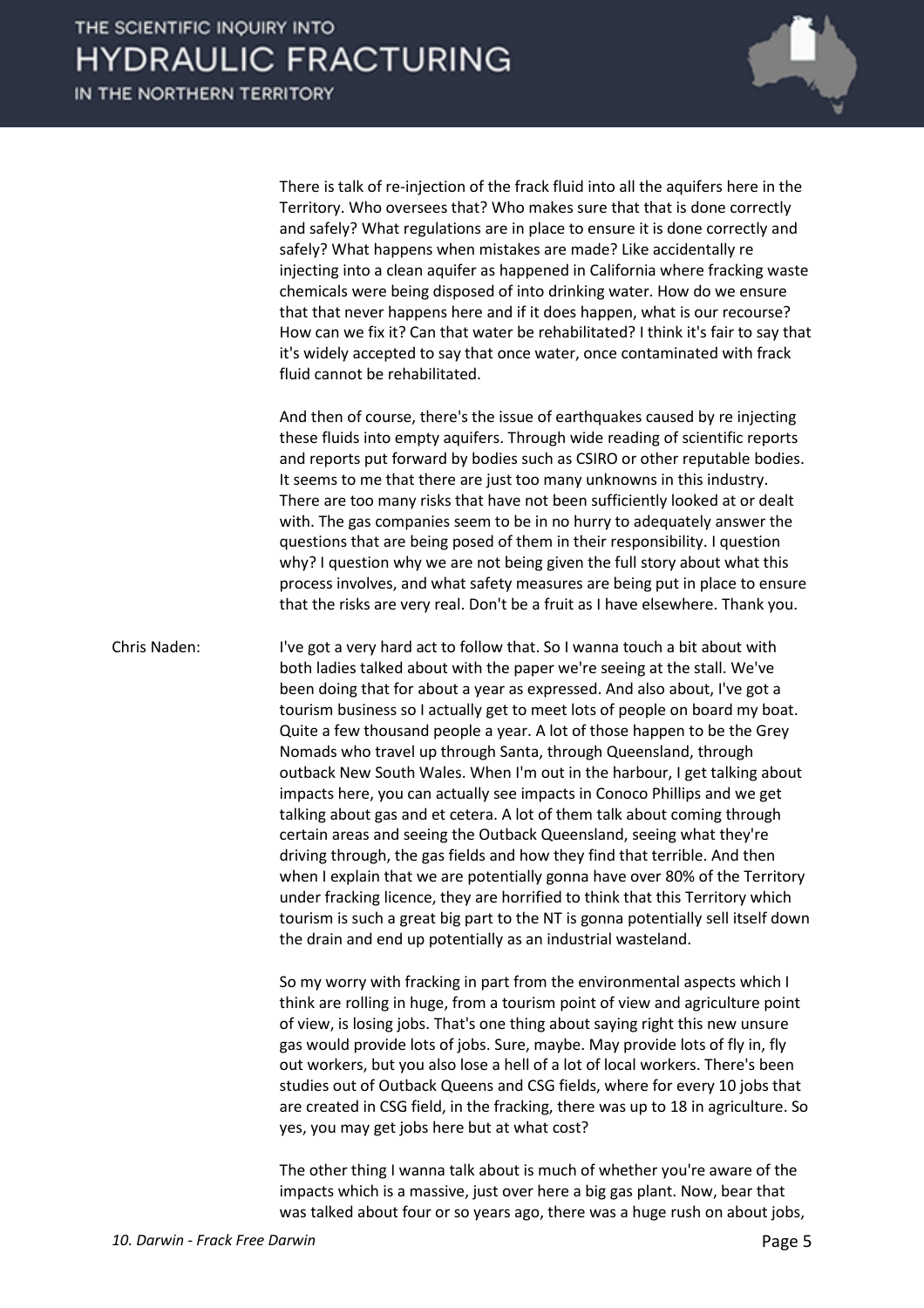

economy, et cetera, all for local businesses, local people. I'm sure if you did a survey around down, around the NT now, people's opinion on impacts, how that's affected the local economy and local social scene, a lot of people don't like it.

What's also happened with a lot of fly in, fly out workers, like it's up to 7000. A lot of young blokes really cashed up and also had a big increase of bikies coming in at the same time 'cause people up here earning a lot of money. I don't know if it's purely coincidental, maybe, but the increase in so called, "ice" or social problems seems to have increased when lots of money comes around. So one of the things to be worried about also is if this goes ahead in the big time, you might have hundreds, thousands of workers in remote and that potential problem may be transferred out into the rural area away from police, away from good support. That's another thing I'd be worried about.

Also be talking about the public's opinion of politicians when we've changed government. We've had politicians seem to end up in particularly good jobs with the gas industry. Paul Henderson ended up with a good job on INPEX, which is not fracking, but there's this feeling that we don't necessarily trust politicians. We don't trust that they're looking after the general public, in our best interests. A moot point is the harbour here is being leased, I'm not sure whether you know, it's a company called Landbridge, for 99 years. I didn't realise until recently but Landbridge is quite a big player in the Queensland coals and gas industry which has came as a bit of a shock to me too so I was pretty disappointed about that.

Belinda Quinlivian: Reinforces.

Chris Naden: Reinforces, I don't necessarily trust our leaders anymore too.

Belinda Quinlivian: Yeah, just one more point that I'd like to make is another thing that we hear regularly on the stalls is like I said, it's not just locals but it's people from interstate. Jubilant Victorians who are living in a banned ... Fracking is banned in Victoria. Also people from overseas, backpackers who come from places where it's banned or not banned. Another question is, it's banned in so many places, why are we considering it here? I guess my question is that I hope that the reasons why it's banned in other jurisdictions in Australia and worldwide, that that is looked at within this inquiry 'cause there's plenty of scientific evidence out there. Did you wanna add anything?

Melissa Burey: No, I don't really think so.

Belinda Quinlivian: Okay. Thank you. Hon. Justice

Rachel Pepper: You've referred repeatedly to scientific evidence, other evidence, for example, other evidence to suggest that wells have failed, scientific evidence in relation to various environmental impacts. Will you be furnishing the inquiry with that evidence in due course?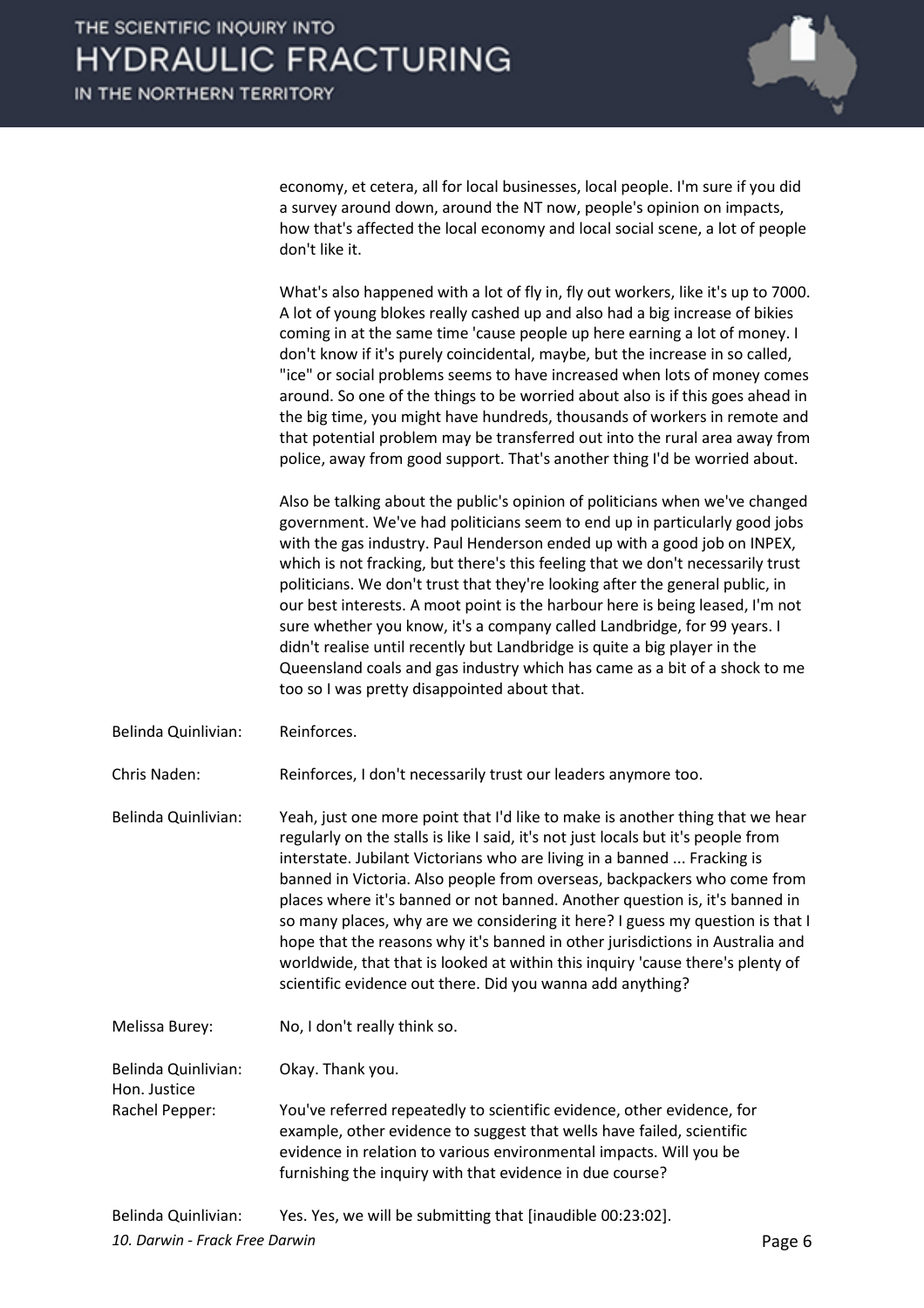IN THE NORTHERN TERRITORY



| Hon. Justice<br>Rachel Pepper: | Thank you. Yes, Doctor Jones.                                                                                                                                                                                                                                                                                                                                                                                                                                                                                                                                                                                                                                                                                                                                                                                                                                                                                                                                                                                                                                                                                                                                                                                                                |
|--------------------------------|----------------------------------------------------------------------------------------------------------------------------------------------------------------------------------------------------------------------------------------------------------------------------------------------------------------------------------------------------------------------------------------------------------------------------------------------------------------------------------------------------------------------------------------------------------------------------------------------------------------------------------------------------------------------------------------------------------------------------------------------------------------------------------------------------------------------------------------------------------------------------------------------------------------------------------------------------------------------------------------------------------------------------------------------------------------------------------------------------------------------------------------------------------------------------------------------------------------------------------------------|
| Dr David Jones:                | You mentioned this issue of disclosure of compositions of frack fluids. This<br>morning we had a presentation from Origin and they said they actually<br>disclosed all this information to the authorities and they put up a slide here<br>it showed a lot of constituents and they said that was available on their<br>website. Are you aware of the availability of that information?                                                                                                                                                                                                                                                                                                                                                                                                                                                                                                                                                                                                                                                                                                                                                                                                                                                      |
| Belinda Quinlivian:            | I didn't see their presentation this morning so I can't really comment on<br>what they actually presented.                                                                                                                                                                                                                                                                                                                                                                                                                                                                                                                                                                                                                                                                                                                                                                                                                                                                                                                                                                                                                                                                                                                                   |
| Dr David Jones:                | That was news to us, by the way, so I'm just asking you.                                                                                                                                                                                                                                                                                                                                                                                                                                                                                                                                                                                                                                                                                                                                                                                                                                                                                                                                                                                                                                                                                                                                                                                     |
| Belinda Quinlivian:            | Yeah. Overwhelmingly, even here in the background and issues paper, the<br>information that's presented to the public ordinarily is information that's<br>very general. They are not actually providing the names of the particular<br>chemicals that are being used, they just simply refer to a gelling agent, a gel<br>breaker such as ammonium persulfate. They also make reference  I'm<br>sorry, a bactericide or disinfectant, they also make reference to its common<br>applications which to my mind is quite misleading because it gives the<br>impression that these chemicals are benign and have no health danger or<br>environmental danger because they are used in domestic applications with<br>safety. So what I would like to see is, and again I can't comment on what<br>was done this morning as I didn't see it, but what I would like to see is the<br>names of every chemical that is planned to be used or has been used in this<br>application elsewhere so that we know exactly what it is that we are dealing<br>with. We need to know the risks associated to human health and<br>environmental health posed by those particular chemicals. So full disclosure,<br>not just generalised sanitised perspective. |
| Chris Naden:                   | I can speak personally but I don't necessarily trust that they'll tell you exactly<br>what's in there. I struggle to believe that they'd tell you exactly what all their<br>ingredients are.                                                                                                                                                                                                                                                                                                                                                                                                                                                                                                                                                                                                                                                                                                                                                                                                                                                                                                                                                                                                                                                 |
| Hon. Justice<br>Rachel Pepper: | What if they're made to, by law?                                                                                                                                                                                                                                                                                                                                                                                                                                                                                                                                                                                                                                                                                                                                                                                                                                                                                                                                                                                                                                                                                                                                                                                                             |
| Chris Naden:<br>Hon. Justice   | Is there anywhere in the world that they're made to by law?                                                                                                                                                                                                                                                                                                                                                                                                                                                                                                                                                                                                                                                                                                                                                                                                                                                                                                                                                                                                                                                                                                                                                                                  |
| Rachel Pepper:                 | Absolutely.                                                                                                                                                                                                                                                                                                                                                                                                                                                                                                                                                                                                                                                                                                                                                                                                                                                                                                                                                                                                                                                                                                                                                                                                                                  |
| Chris Naden:                   | Is there? Okay. If that is the case, if they're made to by law and they've been<br>found to have lied and they're repercussions than I will believe that if that<br>comes from the government, if that is law, whereabouts do they do that in<br>the moment?                                                                                                                                                                                                                                                                                                                                                                                                                                                                                                                                                                                                                                                                                                                                                                                                                                                                                                                                                                                 |
| Hon. Justice<br>Rachel Pepper: | It's various countries overseas including Canada.                                                                                                                                                                                                                                                                                                                                                                                                                                                                                                                                                                                                                                                                                                                                                                                                                                                                                                                                                                                                                                                                                                                                                                                            |
| Chris Naden:<br>Hon. Justice   | Is it. Okay.                                                                                                                                                                                                                                                                                                                                                                                                                                                                                                                                                                                                                                                                                                                                                                                                                                                                                                                                                                                                                                                                                                                                                                                                                                 |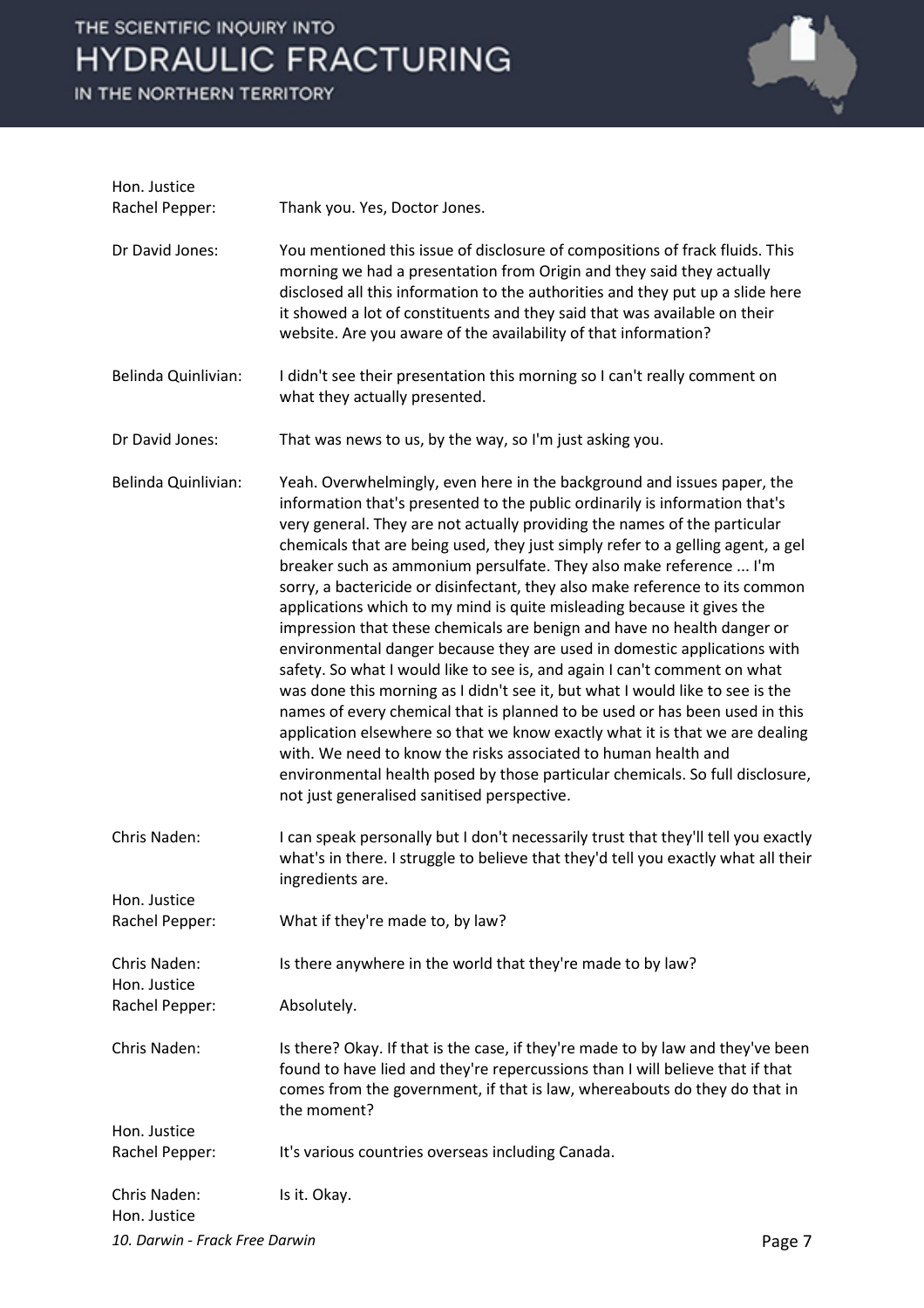IN THE NORTHERN TERRITORY



| Rachel Pepper:               | In the United States, some states as well. Yes, Professor Hart.                                                                                                                                                                                                                                                                                                                                                                                                                                                                                                                                                                                                                                                                                                                        |
|------------------------------|----------------------------------------------------------------------------------------------------------------------------------------------------------------------------------------------------------------------------------------------------------------------------------------------------------------------------------------------------------------------------------------------------------------------------------------------------------------------------------------------------------------------------------------------------------------------------------------------------------------------------------------------------------------------------------------------------------------------------------------------------------------------------------------|
| Prof. Barry Hart:            | Just trying to get the scope of your organisation, Frack Free Darwin. So if<br>Darwin was made frack free, you're okay with that?                                                                                                                                                                                                                                                                                                                                                                                                                                                                                                                                                                                                                                                      |
| Melissa Burey:               | No.                                                                                                                                                                                                                                                                                                                                                                                                                                                                                                                                                                                                                                                                                                                                                                                    |
| Prof. Barry Hart:            | Don't have to go to all those meetings then.                                                                                                                                                                                                                                                                                                                                                                                                                                                                                                                                                                                                                                                                                                                                           |
| Melissa Burey:               | No, we understand that we're no under threat here in Darwin, certainly, I'm<br>under the impression that we're-                                                                                                                                                                                                                                                                                                                                                                                                                                                                                                                                                                                                                                                                        |
| Prof. Barry Hart:            | I think so, so are we.                                                                                                                                                                                                                                                                                                                                                                                                                                                                                                                                                                                                                                                                                                                                                                 |
| Melissa Burey:               | It just came up for our desire to support the people who are living in other<br>areas. Also, people live in Darwin because of the natural environment. I<br>mean, if we wanted to live in a city that has all of the bells and whistles then<br>we'd move down south but we live here because of that reason. We have a<br>deep connection to the environment here. Chris is a fisherman and Melissa<br>goes bush with her family and we all visit the wonderful remote community<br>festivals that are held in the very areas that are under threat. We thought<br>that because of the sparse population that's out there, we needed to<br>provide support for the people out there so that they  even though that<br>they are isolated that they have the support of us behind them. |
| Prof. Barry Hart:            | Can I just follow that up? Totally different actually. Your comments about<br>people being frightened, to speak up, I guess I'd say as far as we're<br>concerned, we probably, I probably accept that that is occurring, but  and<br>I'm worried about it. I'm not that worried about it because we're concerned<br>with the evidence. I'm just thinking, yeah, there are people who aren't<br>speaking up, but they're probably going to say exactly the same things as<br>many others. We're not counting numbers, we're counting evidence. So, I<br>think you can be worried about it, of course from your perspective, but I<br>don't think going to really impact on our inquiry.                                                                                                 |
| Melissa Burey:               | I guess my purpose for making reference to that was to create a balance to<br>claims made by the person who spoke, from Katherine, a few days ago<br>about there being fear on the side of people who are pro-fracking and not<br>wanting to speak out. I just wanted to illustrate the point that there are also<br>people who are anti-fracking, who are opposed to it, who are frightened to<br>speak out. So there is a balance there.                                                                                                                                                                                                                                                                                                                                             |
| Hon. Justice                 |                                                                                                                                                                                                                                                                                                                                                                                                                                                                                                                                                                                                                                                                                                                                                                                        |
| Rachel Pepper:               | Ms Coram                                                                                                                                                                                                                                                                                                                                                                                                                                                                                                                                                                                                                                                                                                                                                                               |
| Chris Naden:<br>Hon. Justice | Two of my friends  I have two public service friends and they're very anti-<br>fracking but they worry that it will affect their jobs.                                                                                                                                                                                                                                                                                                                                                                                                                                                                                                                                                                                                                                                 |
| Rachel Pepper:               | Thank you. Ms Coram.                                                                                                                                                                                                                                                                                                                                                                                                                                                                                                                                                                                                                                                                                                                                                                   |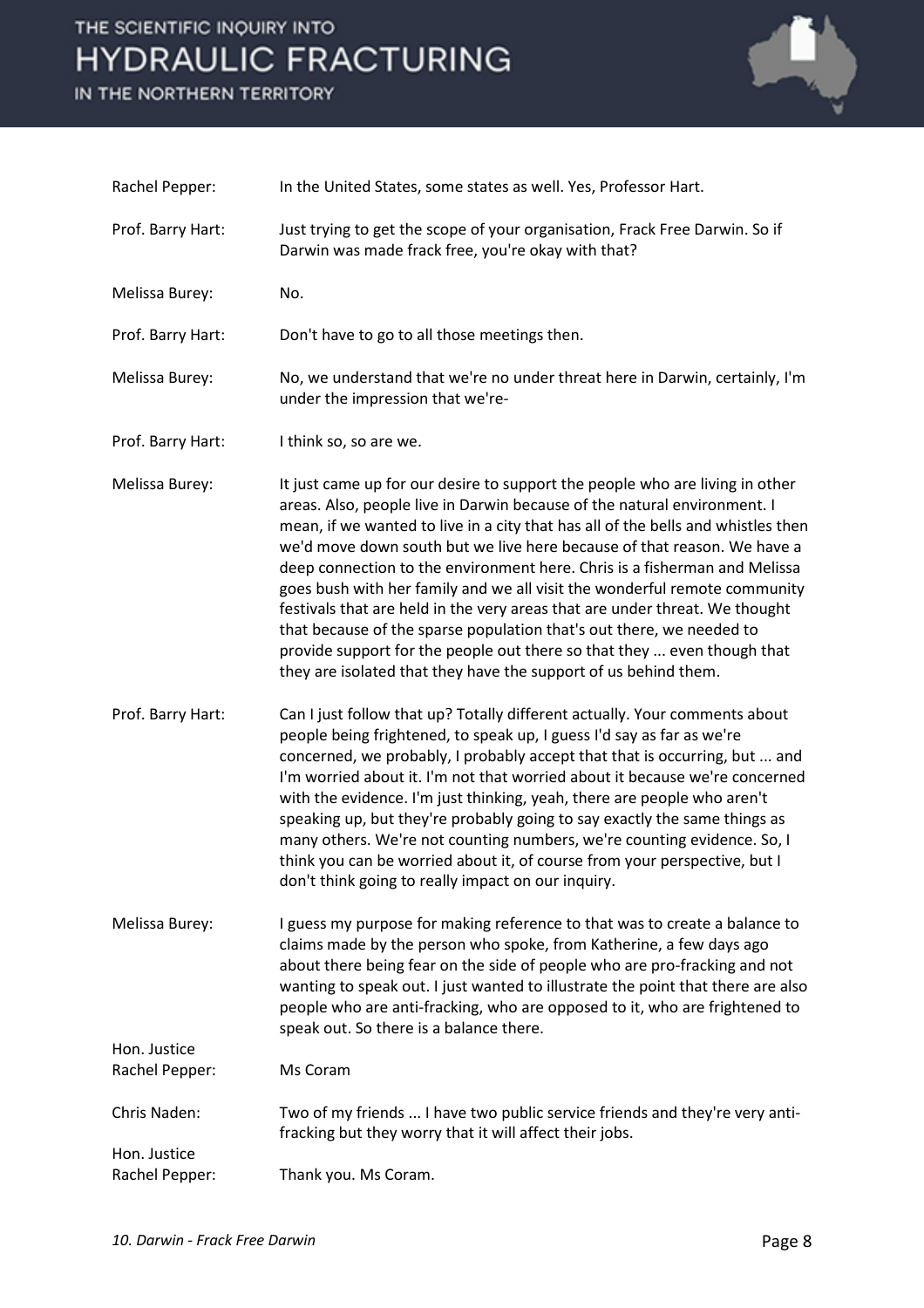IN THE NORTHERN TERRITORY



| Ms Jane Coram:                                        | As we've heard in the course of our consultations, there's a real lack of trust<br>in industry and in government. You made the comment that you've been<br>encouraging people to educate themselves by reading reputable sources,<br>just wondering, where do you regard those lying, the reputable sources.                                                                                                                                                                                                                                                                                                                                                                                                    |
|-------------------------------------------------------|-----------------------------------------------------------------------------------------------------------------------------------------------------------------------------------------------------------------------------------------------------------------------------------------------------------------------------------------------------------------------------------------------------------------------------------------------------------------------------------------------------------------------------------------------------------------------------------------------------------------------------------------------------------------------------------------------------------------|
| Melissa Burey:                                        | We won't find them.                                                                                                                                                                                                                                                                                                                                                                                                                                                                                                                                                                                                                                                                                             |
| Ms Jane Coram:                                        | What would you regard as reputable sources?                                                                                                                                                                                                                                                                                                                                                                                                                                                                                                                                                                                                                                                                     |
| Melissa Burey:                                        | Sources that are peer-reviewed. Sources that are  It can be difficult for the<br>lay person to sift through them. Scientific reports as well, some primary<br>research. Reports that are put forward by bodies, such as universities and<br>researchers within universities and that kind of thing.                                                                                                                                                                                                                                                                                                                                                                                                             |
| Belinda Quinlivian:                                   | If I could just add to that. We also, on our stall, have maps and charts that<br>come directly from the NT government so that's the basis for our<br>information.                                                                                                                                                                                                                                                                                                                                                                                                                                                                                                                                               |
| Chris Naden:                                          | All our maps on the stall in regards to where licences are, come directly<br>from NTG.                                                                                                                                                                                                                                                                                                                                                                                                                                                                                                                                                                                                                          |
| Hon. Justice                                          |                                                                                                                                                                                                                                                                                                                                                                                                                                                                                                                                                                                                                                                                                                                 |
| Rachel Pepper:                                        | Thank you. I think there's final question here from Professor Priestly.                                                                                                                                                                                                                                                                                                                                                                                                                                                                                                                                                                                                                                         |
| Prof. Brian Priestly:                                 | I made the point to an earlier submission today, that the purpose of<br>presenting the information on chemicals and fracking fluids in that table was<br>not the intent to trivialise the health effects. It was simply to demonstrate<br>that there are other types of uses of those chemicals which we're familiar<br>with. I would point out that the potential health effects of those chemicals<br>will be, very much, a subject of the inquiry. I've already started to collate a<br>large amount of literature. The report that you are quoting from, I'd be<br>interested to get more detail on because I may already have it, but if I don't,<br>I'd certainly appreciate having that detail from you. |
| Belinda Quinlivian:<br>Hon. Justice<br>Rachel Pepper: | Yes.                                                                                                                                                                                                                                                                                                                                                                                                                                                                                                                                                                                                                                                                                                            |
|                                                       | I think the article that you read out, are you willing to make that available to<br>the inquiry?                                                                                                                                                                                                                                                                                                                                                                                                                                                                                                                                                                                                                |
| Belinda Quinlivian:<br>Hon. Justice<br>Rachel Pepper: | The report that I'm reading now?                                                                                                                                                                                                                                                                                                                                                                                                                                                                                                                                                                                                                                                                                |
|                                                       | Yes, that's right.                                                                                                                                                                                                                                                                                                                                                                                                                                                                                                                                                                                                                                                                                              |
| Belinda Quinlivian:<br>Hon. Justice                   | Yes, absolutely.                                                                                                                                                                                                                                                                                                                                                                                                                                                                                                                                                                                                                                                                                                |
| Rachel Pepper:                                        | All right, if you could perhaps give a copy or e-mail?                                                                                                                                                                                                                                                                                                                                                                                                                                                                                                                                                                                                                                                          |
| Belinda Quinlivian:<br>Hon. Justice                   | We're going to collate all that data and give a submission.                                                                                                                                                                                                                                                                                                                                                                                                                                                                                                                                                                                                                                                     |
| Rachel Pepper:                                        | All right, so that will be attached for referencing. Thank you very much,<br>that's of use. Thank you very much for coming and presenting today.                                                                                                                                                                                                                                                                                                                                                                                                                                                                                                                                                                |